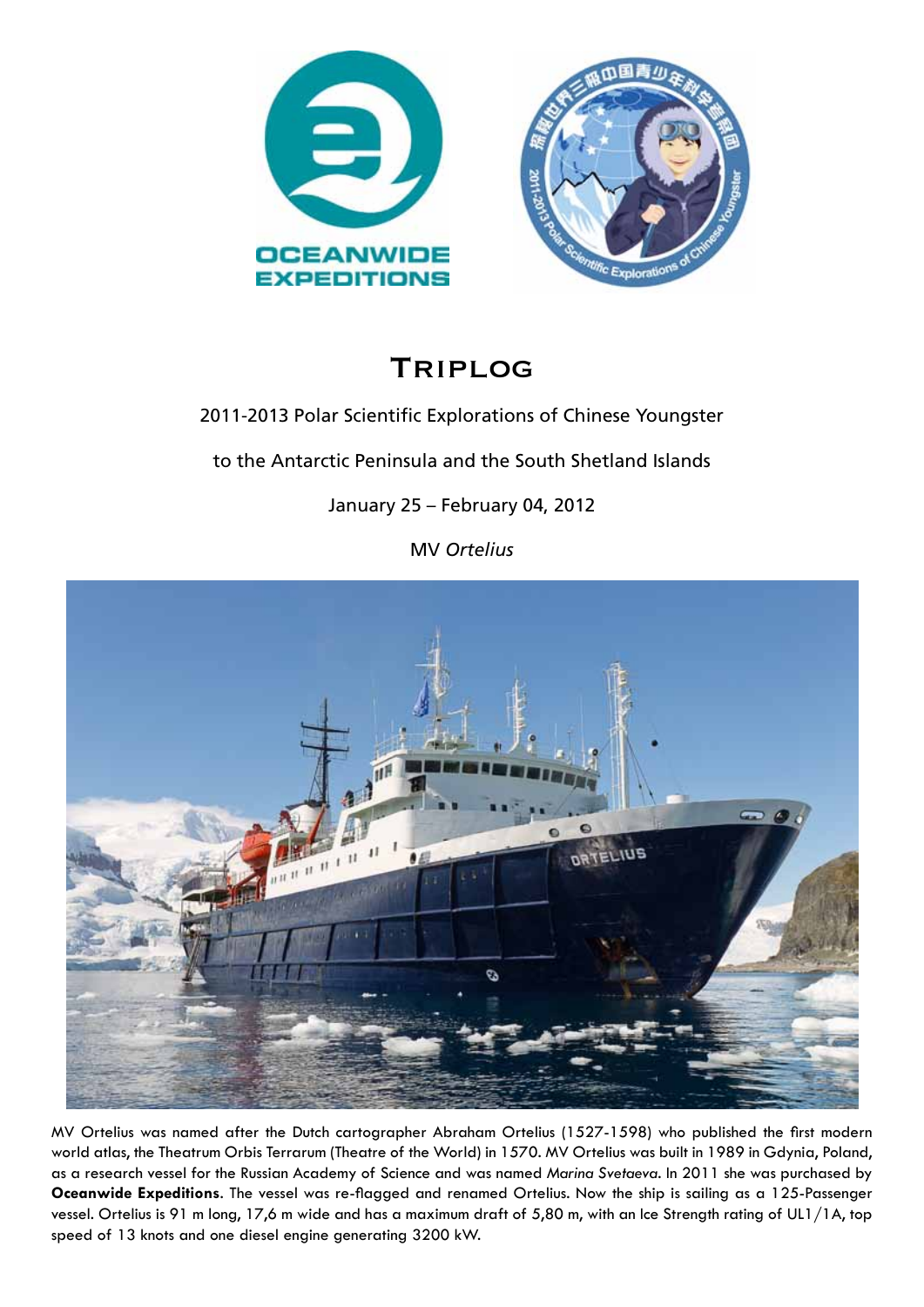| Li Chengsen            | Professor for Botanics, Leader of scientists                      |
|------------------------|-------------------------------------------------------------------|
| Zhao Qi                | Professor for Ecology                                             |
| Ding Lin               | Professor for Geology                                             |
| Mr.Guan Kaiyun         | Professor for Botanics                                            |
| Zhang Chunguang        | Professor for Zoology                                             |
| Guo Hongfeng           | Senior Engineer Astronomy                                         |
| Mr.Ding Chen           | Group leader                                                      |
| Mr.Zhao Xi             | Environment                                                       |
| Mr. Wang Tailai        |                                                                   |
| Ms.Li Xiangman         |                                                                   |
| Ms.Jiang Jie           |                                                                   |
| Ms.Gao Ranxin          |                                                                   |
| Mr.Li Chenxi           |                                                                   |
| Mr.Zhang Tongkun       |                                                                   |
| Mr.Zhao Ya             |                                                                   |
| Ms.Zhang Junhong       |                                                                   |
| Ms.Zhu Liwei           |                                                                   |
|                        |                                                                   |
| Ms.Zhang Hui           |                                                                   |
| Ms.Lin Xingzi          |                                                                   |
| Mr.Han Zhipeng         |                                                                   |
| Mr.Lin Zijun           |                                                                   |
| Mr.Li Zejie            |                                                                   |
| Mr. Wang Kaixiang      |                                                                   |
| Ms. Wu Minyue          | 2012青少年南极科                                                        |
| Ms.Zhang Jiani         |                                                                   |
| Mr.Yao Haoyang         |                                                                   |
| Mr.Zhao Chenguang      |                                                                   |
| Mr.Liu Zhibo           |                                                                   |
| Mr.Li Sihan            |                                                                   |
| Qi Xin                 |                                                                   |
| Ms Grace Kelly Garrett |                                                                   |
| Ms.Liu Xuechun         |                                                                   |
| Mr.Duan Xu             |                                                                   |
| Ms.Bai Jiawen          |                                                                   |
| Mr.Li Xingzhi          |                                                                   |
| Mr.Peng Jin            |                                                                   |
| Ms.Liu Limeng          |                                                                   |
| Mr.Su Xuanbo           |                                                                   |
| Mr.Guan Hongyi         | 服巾围青少年旅                                                           |
| Mr Zhang Zhe           |                                                                   |
| Mr Zhu Jun             |                                                                   |
|                        |                                                                   |
| Zhou Youhong           |                                                                   |
| Mr. Wang Jiaqi         |                                                                   |
| Mr.Song Kangrui        |                                                                   |
| Ms.Dai Yuhong          |                                                                   |
| Mr.Zhao Bohan          |                                                                   |
| Mr.Liu Jiuze           |                                                                   |
| Ms.Dai Yixin           |                                                                   |
| Ms.Zhang Hui           |                                                                   |
| Mr.Guo Jianhua         |                                                                   |
| Ms.Jin Yinuo           |                                                                   |
| Ms. Wang Wei           |                                                                   |
| Mr.Zhang Jingyuan      | <b>SCIENTIFIC Explorations of Chinese La Country Control 2018</b> |
| Mr. Yang Zhijian       |                                                                   |
| Ms.Liu Tengjiao        |                                                                   |
| Ms. Wan Yi             |                                                                   |
| Mr.Liu Ziwei           |                                                                   |
| Mr. Wang Shiqi         |                                                                   |
| Mr.Cai Min             |                                                                   |
| Ms.Cheng Rui           |                                                                   |
| Ms.Gao Ying            |                                                                   |
|                        |                                                                   |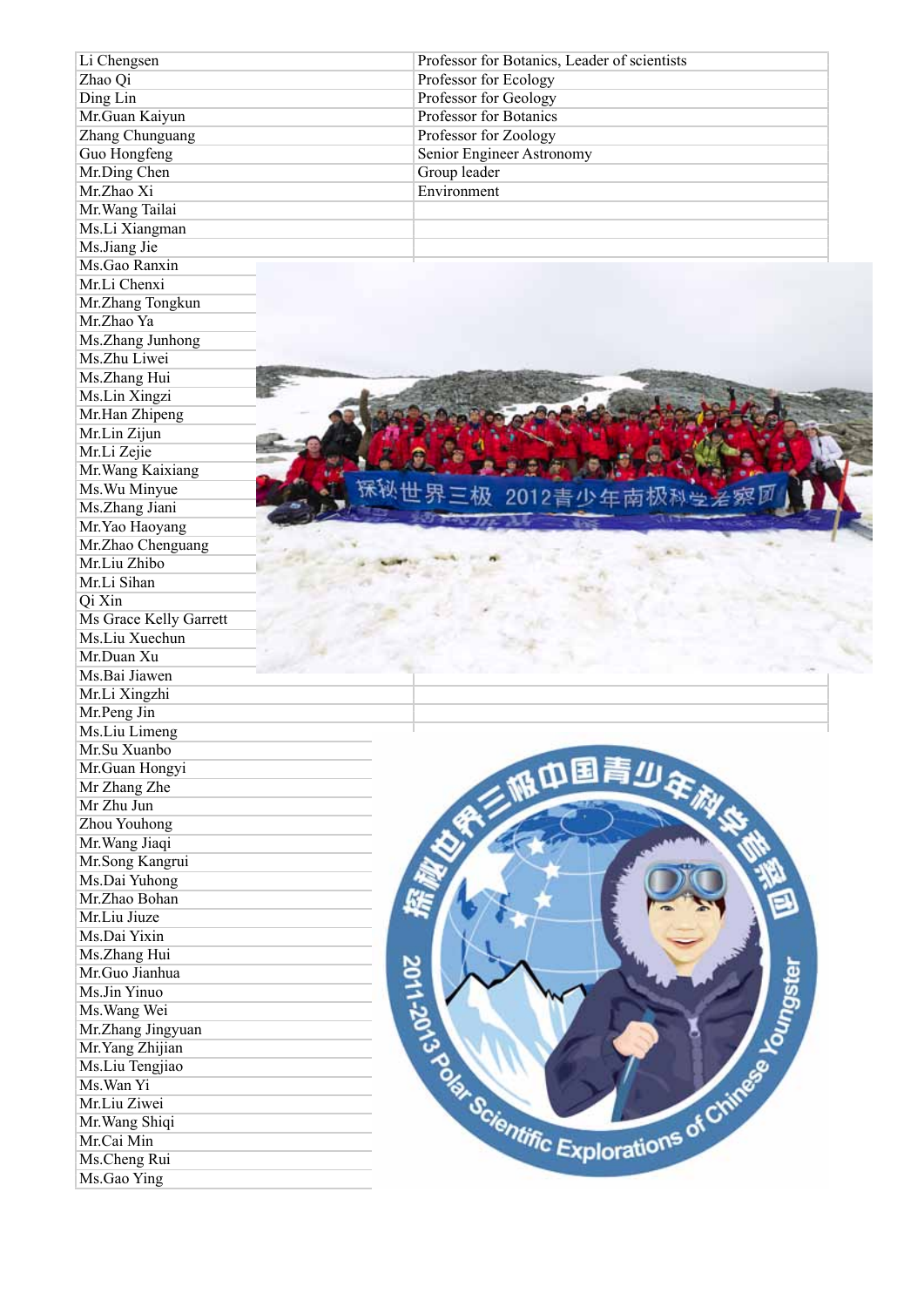### **With:**

# **Nautical Crew:**

Captain: Sergey Nesterov (Russia) Chief Mate: Dmitry Chuvakov (Russia) Second Mate: Oleg Lyakh (Russia) Second Mate: Roman Aleksakhin (Russia)

# **Expedition Team:**

Expedition Leader: Rolf Stange (Germany) Assistant Expedition Leader: Elke Lindner (Germany) Guide/Lecturer: Christian Glahder (Denmark) Guide/Lecturer: Christian Savigny (Argentina) Guide/Lecturer: Pablo Brandeman (Argentina)

#### **Hotel Staff:**

Hotel Manager: Natasha Hanson (USA) Assistant Hotel Manager: Beverly (Scotland) Head Chef: Bryan Scott Hanson (USA) Sous Chef: Marcelo Canel (Argentina)

Ship's Physician: Veronique Verhoeven (Belgium)

And further 32 international Crew Members.

#### **Wednesday, 25.01.2012 - Ushuaia**

*Position (5 p.m.): 54°48'7 S 68°17'7 W. Weather: 14°C, calm, sunny*

Everybody came on board Ortelius, our home for the next ten days, just before 6 p.m. and we started to our expedition trip to Antarctica half an hour later. Fortunately the weather was calm and sunny. Ushuaia gave us a spectacular view of the last of civilization before disappearing in the distance behind us as we navigated into the Beagle Channel. Just before dinner we met for the mandatory life boat drill. Late in the evening we all met in the bar/lecture room again, where hotel and expedition staff were introduced. The pilot that accompanied us through the treacherous waters of the Beagle channel left us around 10 p.m. - Drake Passage here we come!



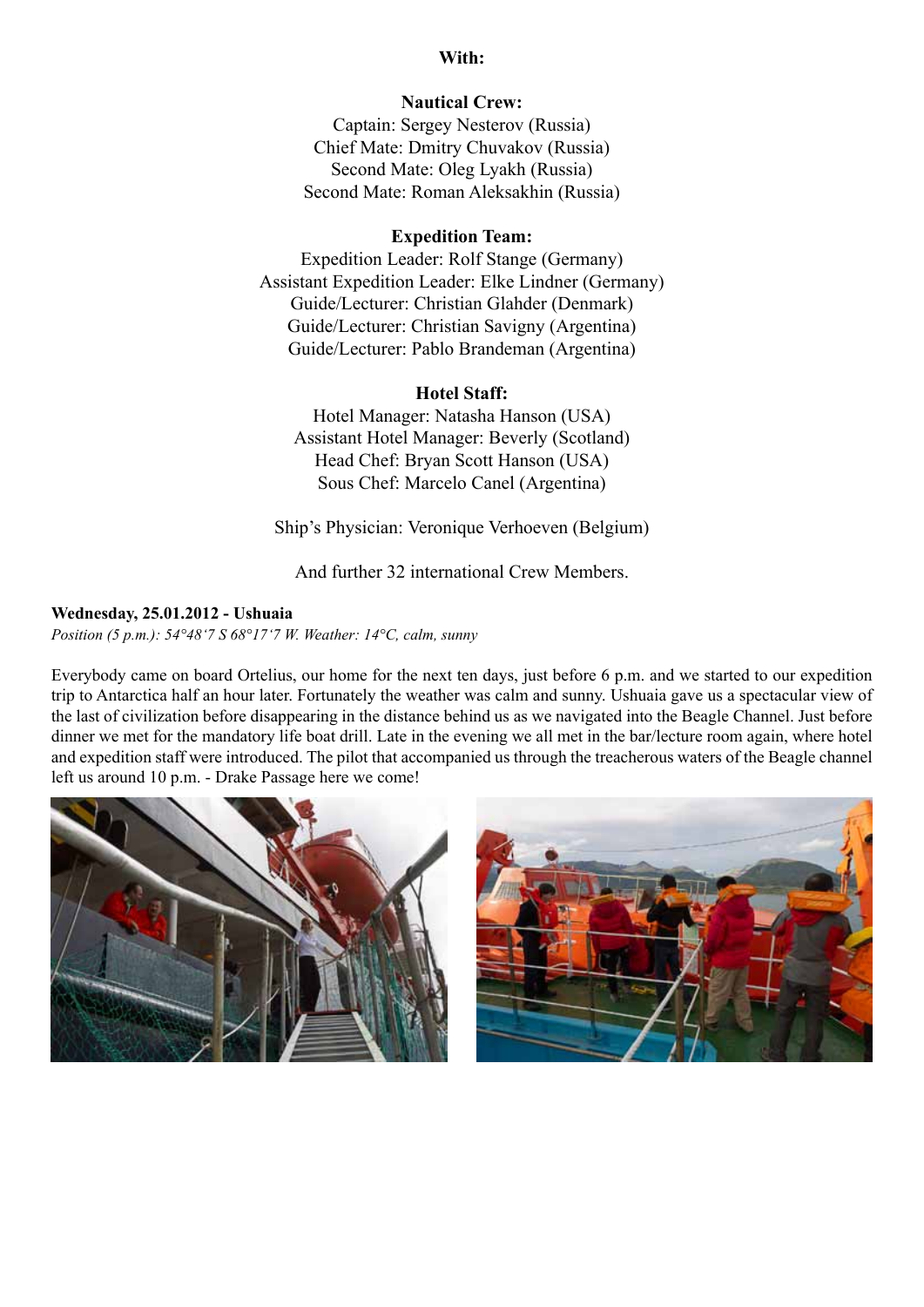# **Thursday, 26.01.2012 - At Sea**

*Position (7 a.m.): 56°37'2 S, 65°50'1 W. Weather: 7°C, moderate breeze, fog, moderate sea.*

The Drake Passage gave us a smooth welcome, but never the less the gentle rocking left some of us resting longer in their cabins as breakfast was served. The morning was somewhat quiet and the fog around the ship finally turned into rain just before lunch. Not many birds or wild life were seen as the winds were calm and the clouds were low… Christian Savigny



#### **Friday, 27.01.2012 - At Sea, Dallmann Bay**

presented his lecture on sea birds with translation from one of our Chinese professors. He raised questions on conservation and protection of the albatross, which our knowledgeable guide-ornithologist was very keen on answering.

Through the afternoon the wildlife started their show: Some Black-browed and Grey-headed Albatrosses flew around the ship. Relatively many Blue Petrels and a few Wilson's and Black-bellied Storm Petrels passed in front of our ship. Then a majestic Fin Whale appeared in front of the ship, announced by our captain over the PA system and everyone rushed to the bridge and the outer decks to spot the second largest cetacean in the vast Southern Ocean. A few of us were lucky to see the glimpse of a passing Orca.

*Position (7 a.m.): 61°36'7 S, 64°08'8 W. Weather: 0°C, moderate breeze, overcast, slight sea.*

After breakfast we had our mandatory IAATO and Zodiac safety briefing where all of us participated. Bio-security check and vacuum cleaning of all the clothing and gear to be used was done successfully, and boots were handed out to all passengers.

Because we had such a good weather for the Drake Passage crossing we arrived in Antarctica already at noon on this second day at sea. As we had our first glimpse of Smith Island three humpback whales showed up and gave us a spectacular show displaying flukes and flippers. What an incredible welcome! During our last leg of the Drake Passage a fine group of Cape Petrels followed the ship, small flocks of porpoising Chinstrap and Gentoo Penguins appeared and a few Antarctic Fur Seals spied the passing ship. After dinner the weather stayed as calm as we could only dream about and as we cruised

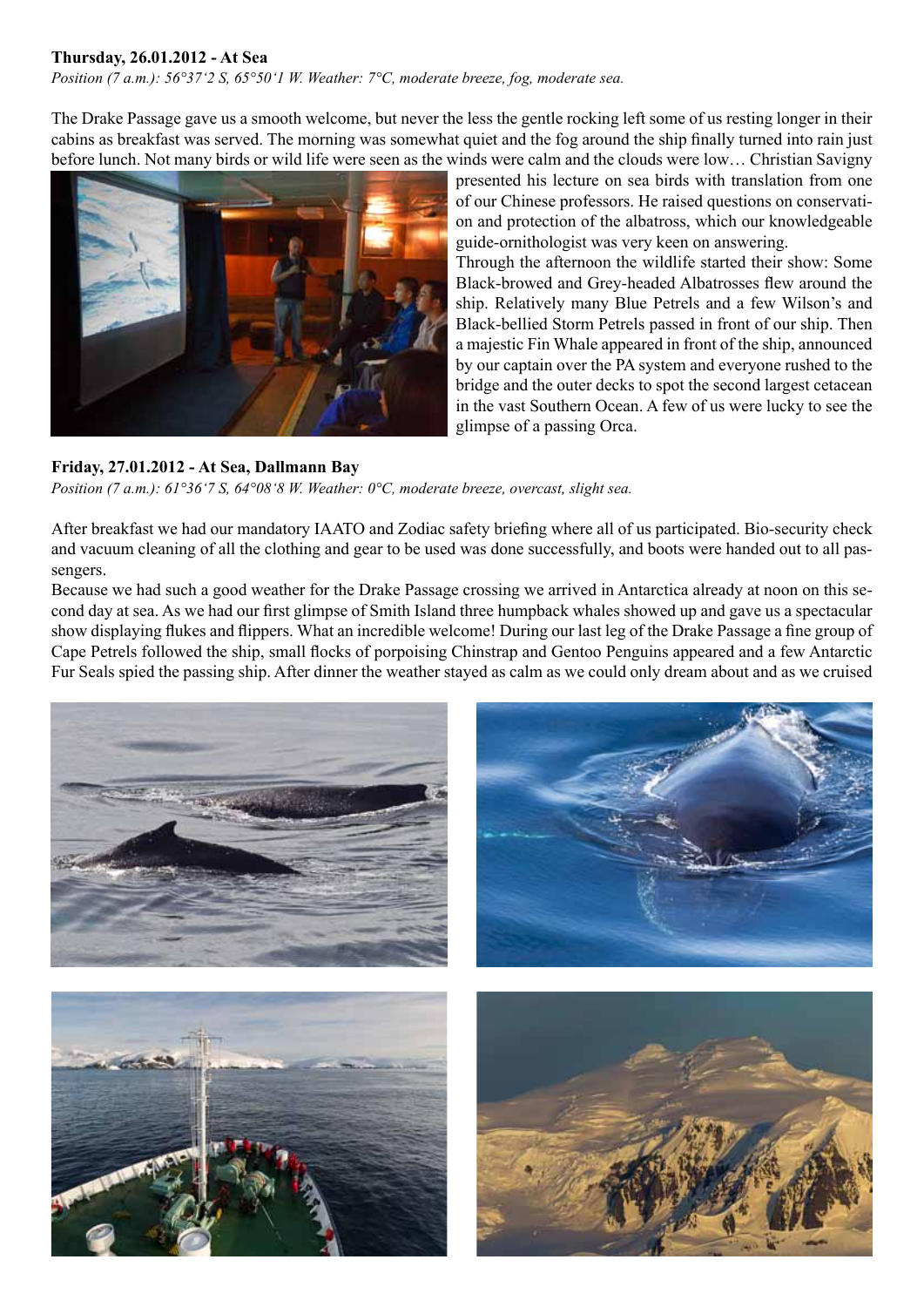through the group of islands known as Melchior Islands, the sun reflected over the high mountains of Brabant and Anvers Island with extraordinary pink and orange colours. As we sailed into the Gerlache Straight Humpback Whales and Penguins kept showing up in the distance before we got to our anchorage position right in front of Cuverville Island, our designated landing site for the next morning.

# **Saturday, 28.01.2012 - Cuverville Island, Neko Harbour, Paradise Bay**

*Position (7 a.m.): 64°40'4 S, 62°37'8 W. Weather: 1°C, light air, sunny, slight sea.*

Bright sun and no clouds at all blessed our first landing in Antarctica. Breakfast was served at 7:30 and Zodiac operation started just afterwards. Everyone was on shore by 9:20 and after Rolf, our Expedition Leader, briefed us on shore, everyone presided to enjoy the beauty of the biggest Gentoo Penguin rookery at the Antarctic Peninsula. The whole group was divided into smaller groups with different tasks: some were collecting samples of feathers, others penguin guano, some small rock samples or yet others sampled lichens and mosses. Sampling was arranged in agreement with our Expedition Leader who was informed of the corresponding permits issued by the Chinese Government. This trip is extraordinary for our group of Chinese school kids who are participants of a special scientific research program. Aside Gentoo Penguins we also observed South Polar Skuas, two Adelie Penguins and a Leopard Seal. At noon everyone was back on board. There we got ready for lunch as we cruised through the Errera Channel into Andvord Bay.



Neko Harbor was our next destination and the sun was still shinning above our heads. The glacier in the bay was stunning and the breeding penguins were very active as usual. At this location our scientific program was to collect ice samples using a special designed drill that unfortunately gave us some grief as it got stuck several times before the entire sampling was finished. Never the less the view to the glacier dome over the Gentoo Penguin colony was incredible and the sun stayed with us - some of us got nicely tanned and others sun burned! When the first of us started to get back to the ship two Antarctic Minke Whales were passing by. Despite the delayed ice core drilling goup all were back on board right for dinner time. The restaurant was filled with voices talking eagerly of the experiences of the day. After dinner the Captain took us for a ship cruise into Paradise Bay were again the sun painted the Peninsula's high mountain tops in beautiful pink.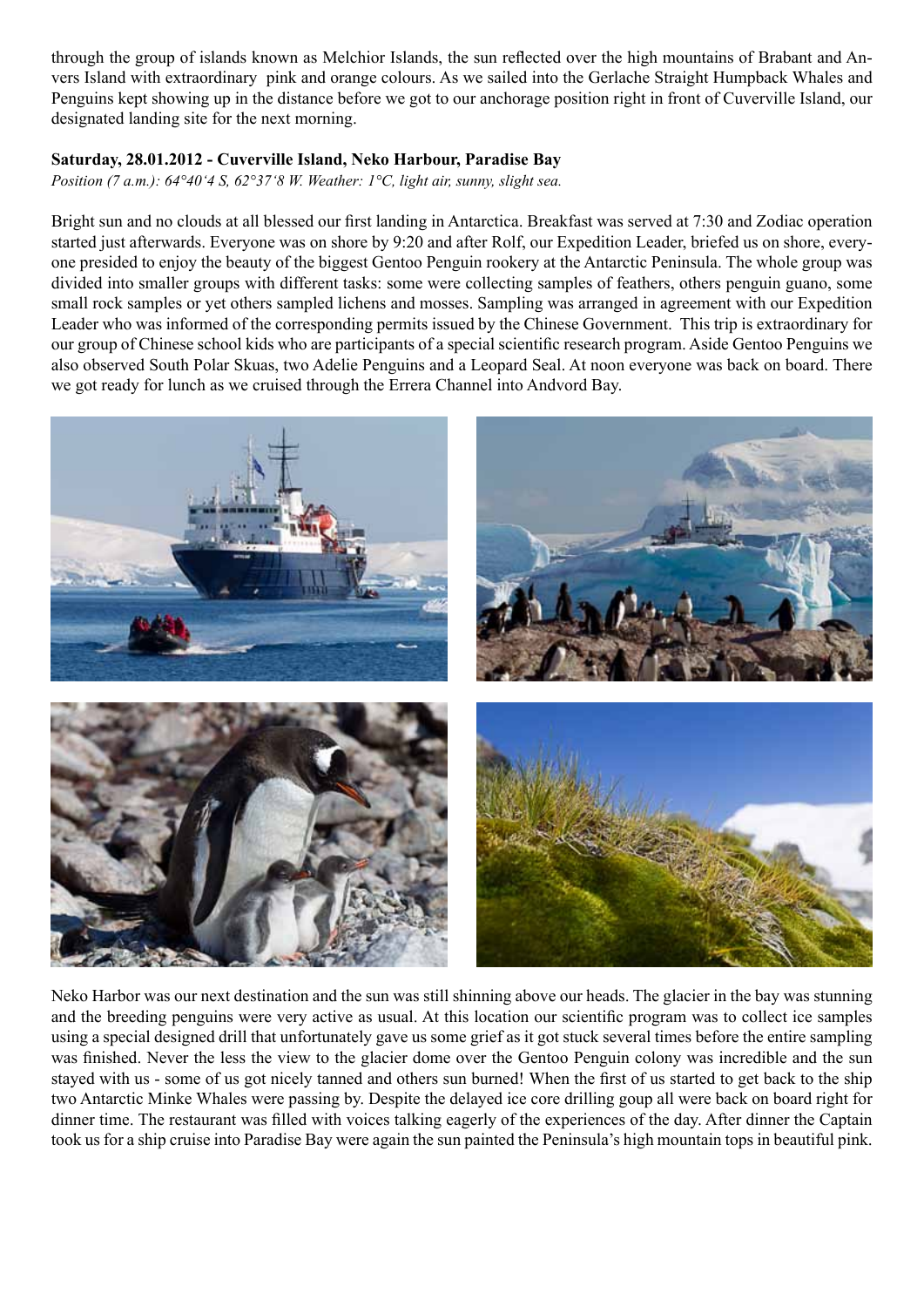

**Sunday, 29.01.2012 - Yelcho Point, Goudier Island/Port Lockroy** *Position (7 a.m.): 64°52'4 S, 63°36'3 W. Weather: 0°C, light breeze, overcast, slight sea.*

Our designated landing site for today was Yelcho or Py Point. After staff was scouting to find an appropriate landing site we finally went ashore at an abandoned Chilean station. All around the station Gentoo penguins had established many small rookeries. The landing site was a bit rugged, and we went out of the zodiac a bit different than usual. Lastly all were able to get to higher grounds and then gathered above the station buildings for a group photo.

We divided into various smaller groups with different tasks of study. One group was in charge of sampling ice cores on the snow field towards the Peltier Channel. Others diverted their intention to mosses, algae and soil or studied the behavior of penguins or measured penguin nests.



Everybody was back onboard during noon and the Captain repositioned the Ortelius through the Peltier Channel to Port Lockroy, just around the corner. Before landing, one of the station personnel came onboard to brief us about the history of Port Lockroy, the former Base A of the British WWII Operation Tabarin. After the briefing a first group landed on Goudier Island. We visited the museum, bought souvenirs, wrote postcards and observed the penguins and Snowy Sheathbills. The wildlife was nesting and acting closer the narrow foot path, than anywhere else we have been so far. Later we switched with the others on board who now got time to visit everything at the tiny island. Back onboard our crew had prepared an Antarctic BBQ at the heli-deck. Also the staff from the base was invited. The BBQ finished in a very special way with a new year's music concert by some of our younger students.



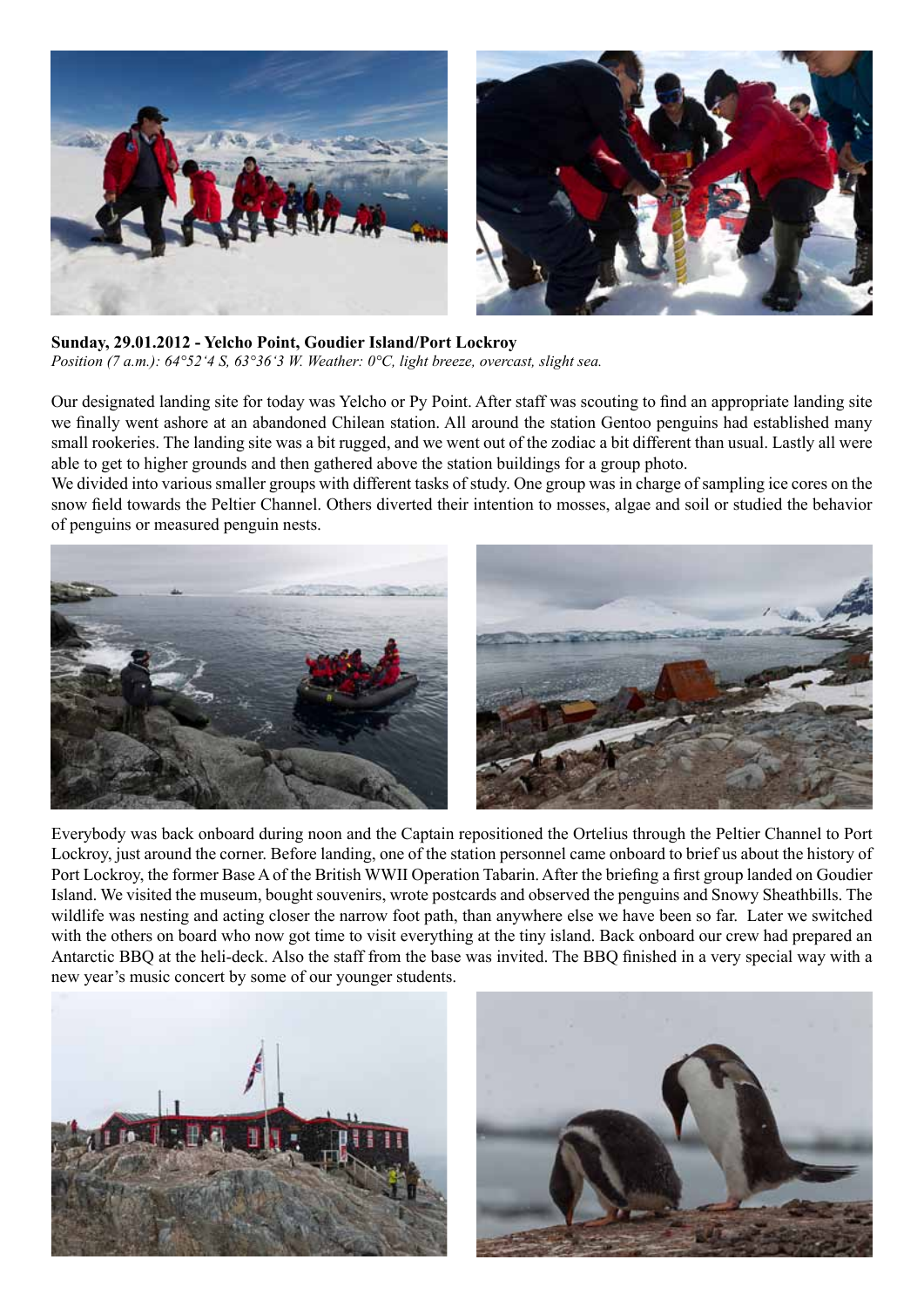

**Monday, 30.01.2012 - Port Charcot, Lemaire Channel** *Position (7 a.m.): 64°49'6 S, 63°35'6 W. Weather: -2°C, no wind, sunny and foggy.*

Today we landed at the north end of Booth Island at Port Charcot. Fog and pack ice prevented us to go to the usual landing site. However, two Adelie Penguins welcomed us to Island. Here we could walk up to the top a very small rocky hill made of granite and well-polished by a ancient glacier. After about an hour on the spot we went for a Zodiac cruise in the area covered with about 50% pack-ice. We came close to some Crab Eater Seals and Leopard Seals resting on the ice flows and we used the opportunity to take hundreds of pictures of the resting animals.

In addition to the Adelie Penguins, our bird observation list included Gentoo Penguins, South Polar Skuas and Giant Petrel. In the far distance a Snow Petrel could be observed flying over the pack ice. The fog finally raised and the mountains showed their beauty as we went back to the ship for lunch.



After the meal time our Captain maneuvered the ship through the Lemaire Channel – this famous and beautiful narrow channel with steep and high mountains on both sides. The steep cliffs were covered with huge glacier caps. We then reached the southernmost position of our trip right in front of Petermann Island and then turned back north again through the Lemaire Channel. Again we could observe many Crab Eater and Leopard Seals on the ice floes as well as a Weddell Seal and many porpoising Gentoo Penguins. Again, one Snow Petrel passed our way. Some of us joined the staff at the bow for a picture in the beautiful weather and enjoyed the scenery which was quite epic.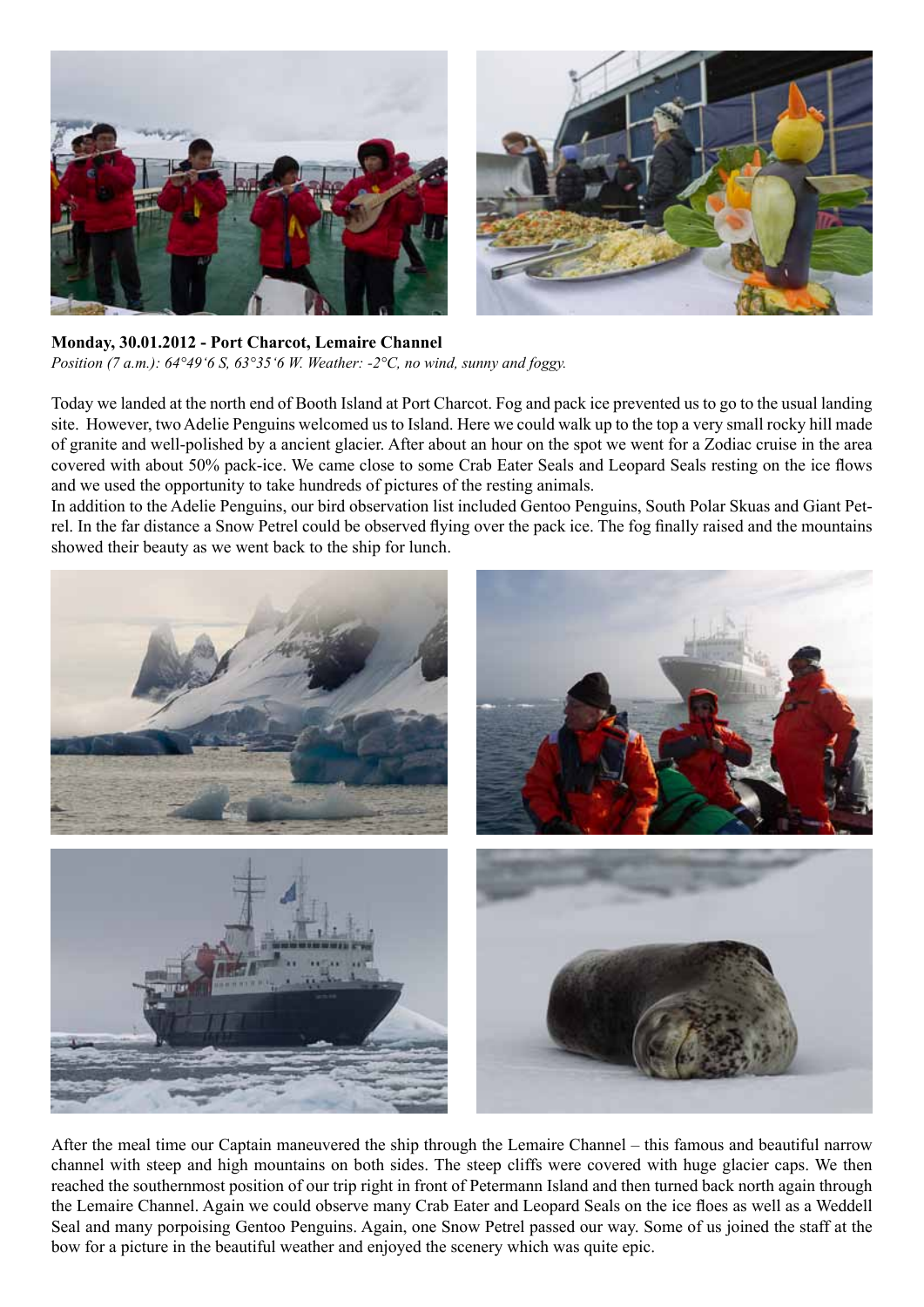

From here we were heading north, towards the South Shetland Islands, now cruising into the Gerlache Straight where we found a pod of Orcas of about ten individuals in the area close to Cuverville Island, our first landing site of the trip. A few Humpback Whales and some Antarctic Fur Seals also showed up as the sun painted the mountains with purple and pink and the evening ended this fabulous day.

#### **Tuesday, 31.01.2012 - Telephone Bay (Deception Island), Great Wall Station (Fildes Peninsula)**

*Position (7 a.m.): 62°58'9 S, 60°33'6 W. Weather: 0°C, no wind, overcast.*

Early in the morning we cruised into the caldera (the crater) of Deception Island. The volcano is in fact still active. Just about forty years ago, a scientific station was destroyed by an eruption. We chose Telephone Bay as our landing site, where we studied basaltic rocks, lichens and mosses, jelly fish and krill. We strolled around and enjoyed the view from higher ground and came close to one of the many craters created during the latest eruption in 1969. On the beach we saw a few Antarctic Fur Seals and two Chin Strap Penguins; about ten Kemp Gulls and 5-10 South Polar Skuas were feeding at the beach for dead or alive Krill and other small crustaceans. Lunch time was approaching and we went back onboard Ortelius. During meal time we cruised out of the caldera through Neptune's Bellow, a treacherous channel only hundred meters wide and high cliffs on one side. What a spectacular view! Right outside Neptune's Bellow we encountered four Humpback Whales. The captain followed them slowly as they slowly moved around. From here we set course to the Chinese Great Wall Station, were we landed after dinner.



The scientists welcomed us friendly on the beach. Then all of us went up to the flag to do a group picture. Later the station personnel gave us a guided tour through the station. Coming to the main building we already felt a bit like home in China. We were surprised about the two new buildings: the recreation house and the scientific laboratory. Everywhere was light and lots of space. Maybe one of us is coming back in a couple of years to work as polar scientist at the station?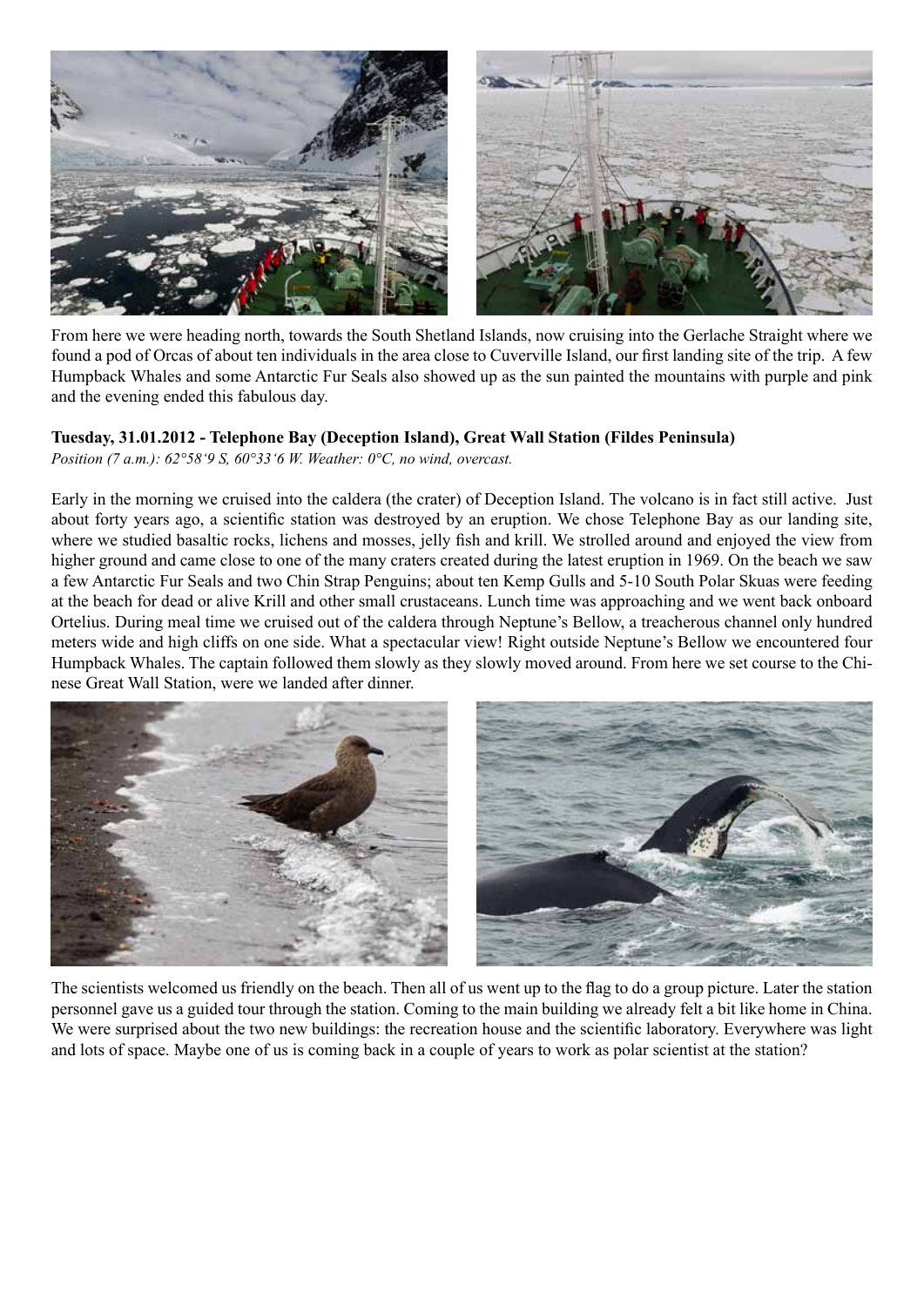

**Wednesday, 01.02.2012 - Great Wall Station (Fildes Peninsula)** *Position (7 a.m.): 62°13'6 S, 58°36'1 W. Weather: 0°C, gentle breeze, overcast.*

Straight after after breakfast we all jumped onboard the Zodiacs and rushed back to Great Wall Station. Here we divided into different groups. Some of us went to explore the geology of the surrounding hills, trying to find fossils and minerals. Others explored the area for wildlife and plant life. The final hike took all of us to the north side of the Fildes Peninsula were we found Elephant Seals, Weddel Seals and last but not least Antarctic Fur Seals hauled out on the beach. A troop of chinstrap penguins also strolled along the shore.

The Drake Passage showed us it´s calm state that awaited us for our afternoon departure. At lunch time we all went back to the station for real Chinese food. Some of us gave a short New Year concert, while others went on a zodiac ride for a visit to the Chilean station around Ardley Peninsula. Eventually after this short visit we all came back to Great Wall station to say good bye to the scientists and started our way back to the ship.

Sad enough to know, this was our last landing in Antarctica: This beautiful place that showed us such incredible things and gave us so many nice experiences. We took a last glimpse of Antarctica under incredible coloured skies. The Drake Passage was laying ahead of us - South America here we come back...



#### **Thursday, 02.02.2012 - At Sea**

*Position (8 a.m.): 60°15'4 S, 62°00'8 W. Weather: 1°C, moderate breeze, partly clouded.*

Our first day into the Drake Passage started quiet even though not everyone made it to breakfast. Which also meant our doctor was a bit busy delivering sea sickness medicine. Since a lot of the outer decks were closed due to safety reasons, those of us that were not lying in the bed could enjoy the movie "Life in the Freezer" indoors. Just before meal time some of us observed Hour glass Dolphins passing by the ship.

Also during lunch there were a lot of empty seats in the restaurant. The afternoon was a bit more agitated as we had a head wind of constant 25 knots which made the waves grow up to three to four meters. Ortelius was moving a bit in this sea and many of us went to bed. From the bridge we still could observe giant petrels and a few shearwaters that flew around the ship, although wildlife as such was rather poor in numbers. After dinner time the rest of the evening was really quiet.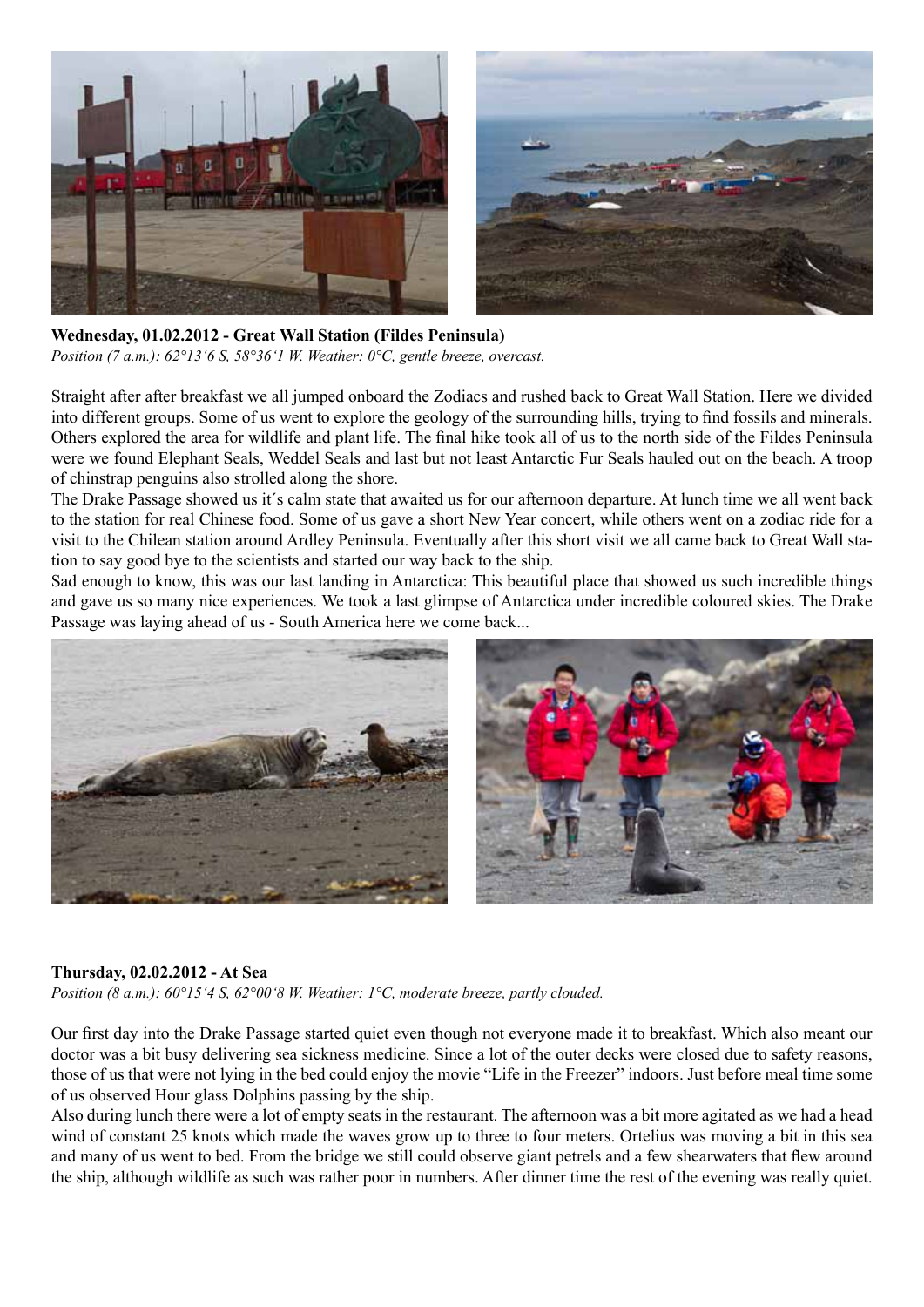#### **Friday, 03.02.2012 - At Sea**

*Position (8 a.m.): 60°15'4 S, 62°00'8 W. Weather: 1°C, moderate breeze, partly clouded.*

Today we are still rocking along the Drake Passage. It won't get better until we will reach Cape Horn in the afternoon. During the day the sky cleared a bit up and the upper outer decks got a good place to observe wildlife. Northern Giant Petrels, Wandering Albatrosses, Cape Petrels and Black browed Albatrosses accompanied us on our course north. In the afternoon Cape Hoorn came into sight in a distance. The view of this rugged piece of land gives us an idea of the harsh times the sailors had back in the days when this area was considered one of the most difficult to navigate. The old wooden vessels were really hard to maneuver. In addition strong winds and currents steer this frigid water. Everything got so much calmer when we finally rounded the Cape. Here the sea is protected by the archipelago of islands that lay around the Horn. Our section of treacherous waters was finally done… Beagle Channel here we are again. Almost all of us are now back in good shape and ready to enjoy the last dinner onboard Ortelius. Our voyage is almost at its end. The beauty and the spectacular views of Antarctica are now a part of our memories. Now we are all ambassadors to Antarctica, let us spread the word of this incredible place and it´s delicate balance. We should all help to keep it as wild and pristine as we found it for future generations.



#### **Saturday, 04.02.2012 - Ushuaia**

*Position (7 p.m.): 54°48'7 S 68°17'7 W. Weather: certainly warmer than in Antarctica.*

Today was disembarkation day. Coming alongside at 07.00, we were boarded by the Argentine officials who cleared our vessel. On the pier we bade farewell to crew and staff we have come to know over the past 10 days, and had one last look at the Ortelius, the ship that took us on such an incredible voyage to Antarctica. This trip will last us a lifetime – in our memories, our imaginations, and in our dreams. Not a few of us were wondering when we might return.

Text and editing: Pablo Brandeman, Christian Glahder, Elke Lindner. Wildlife list: Christian Savigny. Layout and pictures: Rolf Stange.

Total distance sailed on this voyage (Ushuaia - Ushuaia): 1640 nautical miles / 3037 kilometres

> It has been a pleasure to travel with you. On behalf of Oceanwide Expeditions, Captain Sergey Nesterov, Expedition Leader Rolf Stange and all the crew and staff, we thank you for visiting Antarctica with us and hope to see you again!

> > For more information, please visit www.oceanwide-expeditions.com.